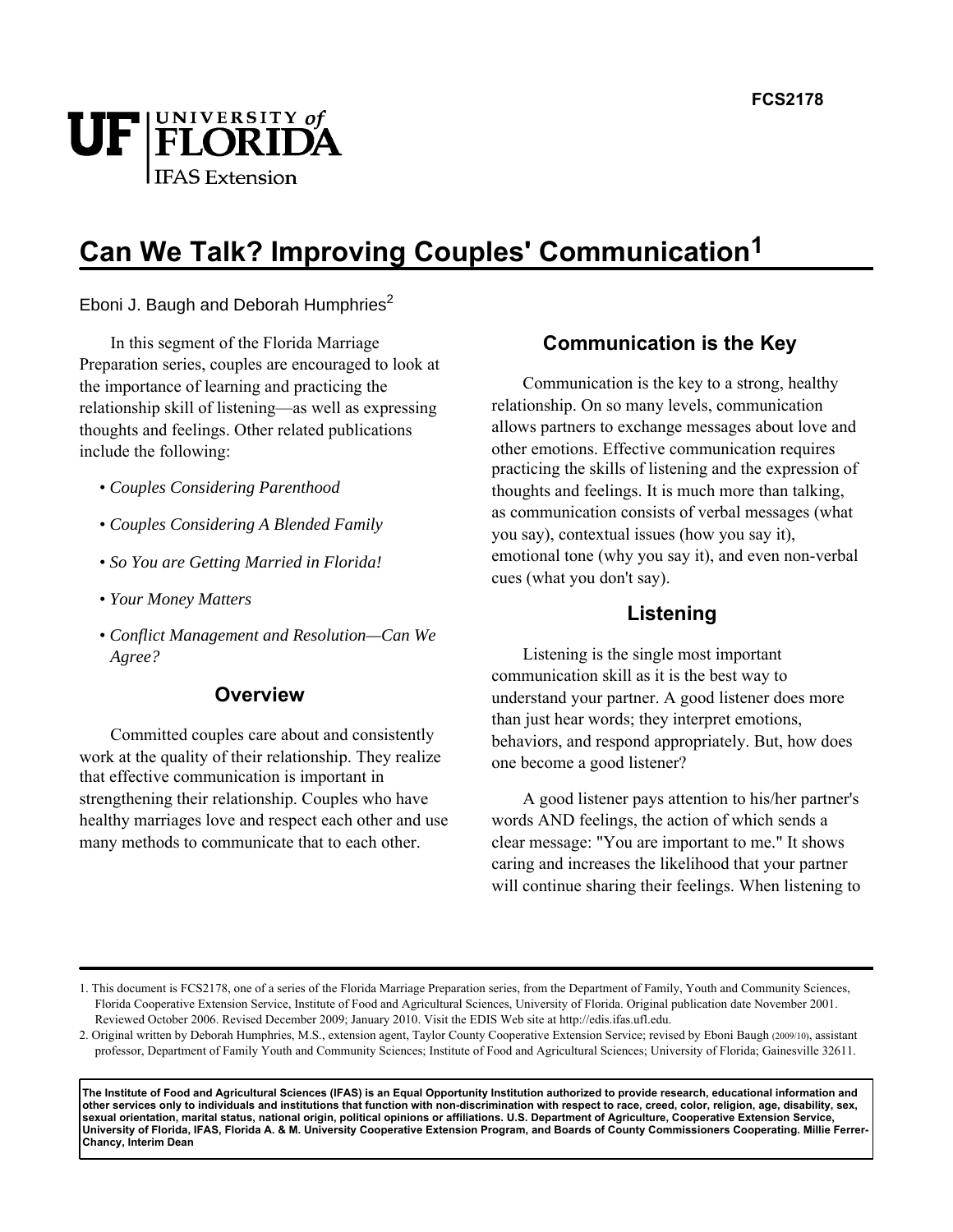your partner, encourage them to talk about what they find important. In the event that you do not agree with their statements, continue to listen without judgment or placing blame. Remember that good listening does not include defensiveness; therefore, do not use this as an opportunity to attack your partner. Good listening can be the key to defusing current and preventing future problems that could arise in a couple's relationship.

Listening requires that you pay attention to the tone of voice, facial expression, eye contact, and physical gestures of your partner. It is important to focus on nonverbal examples of feelings as well as the spoken words. It is easy to be careless and assume that you know what the other person means. Some pretend to listen while doing something else, while others clearly display that they have zoned-out mentally. In order to break these habits, you cannot focus on what to say next or make comparisons to what your partner said in the past. Give them your full attention and take time to think before you respond.

It may be difficult to change poor listening habits, but it is possible. Improving communication is worth the effort as listening to your partner is probably the best way to show care and concern.

# **Habits We Have That Prevent Good Listening**

#### **As Listeners**

Prior habits and behaviors are common barriers to good listening. Too often as listeners we concentrate on the response we will give—instead of concentrating on the message we are getting. Our habit of thinking of a response or jumping to conclusions turns off our ability to hear the intended message.

Judgmental behavior takes this poor habit a step further, presenting another roadblock to good listening. A quick response of anger or making fun of what is being said can block out hearing the real message.

#### **As Speakers**

Using negative words, phrases, and body language often causes misinterpretations and discourages good listening. When speaking, it is important to use positive (or neutral) words, phrases, and body language to encourage open and attentive listeners.

#### **Habits to Encourage Good Listening**

#### **Clear Self-expression**

Many assume that their partner knows their needs, feelings, and opinions even though they've never actually been verbalized. All too often, that's just not the case: having the expectation that your partner can read your mind sets both of you up for negative results—hurt, disappointment, misunderstandings. Do you want to avoid this common communication mistake? If so, the solution is simple: *State your thoughts as clearly, honestly, and positively as you can.*

Don't avoid talking about something because you are afraid of what your partner will think. Focus on how something is affecting you. Try not to blame or criticize your partner while you are expressing yourself. Don't use statements like *"Unlike you, I...", or "It is because of you that...*"—such statements will undermine any efforts at healthy communication.

## **Using "I" Messages**

An effective way to talk to your partner is through "I" messages—statements that describe your feelings and tell how you are affected by your partner's behavior. "I" messages can express emotions in a way that is not threatening as they focus on the speaker's feelings and not blaming the partner.

"I" messages are very different from a "you" message. "You" messages place blame and judge the other person based on their behavior. "You" messages often trigger defensiveness or hostility your partner and tend to increase conflict. Think about how you feel when you hear *"You always..." or "You never...."*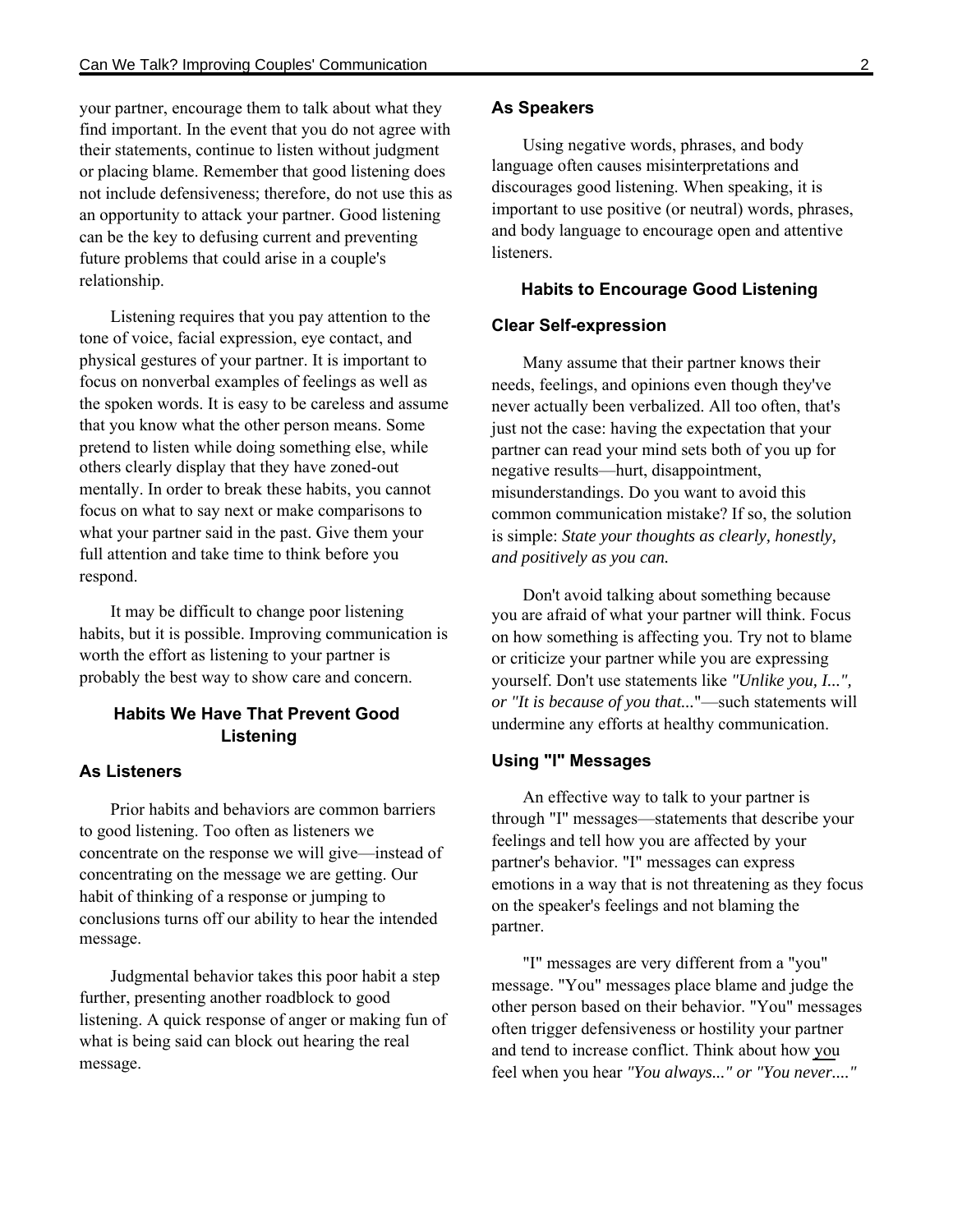#### **The Mechanics of "I" Messages**

"I" messages let your partner know how you feel and why you feel that way. "I" messages have three parts:

- 1. a statement about the speaker's feelings
- 2. a statement about the behavior that caused the feeling
- 3. the reason for the speaker's feelings

#### **Practice Using "I" Statements**

*"I get upset when you criticize my parents because my parents are so important to me."*

This "I" statement follows the three steps we mentioned:

1.It describes the feeling: "I get upset"

2.It describes the behavior: "when you criticize my parents"

3.It identifies the reason: "because my parents are so important to me."

## **Different Communication Styles**

As stated earlier, communication plays a very important role in partners being satisfied in their marriage. If you would like better communication with your partner, it's good to understand some of the differences in communication styles.

#### **Expressive**

One partner may be more expressive. Expressive people like to share emotions and feelings. They look for real-time feedback or responses.

### **Task- or Fact-oriented**

Another partner might seldom talk about feelings, and may use facts instead of emotions, as in: "I feel that I'm not making enough money." This person is looking for acceptance of his/her point of view, not emotions.

#### **When Opposites Attract**

These opposite styles might attract each other initially—and, over time, they may have difficulties dealing with what's going on in the relationship as the relationship becomes more complicated.

#### **Getting to the Heart of the Matter**

It is important to try to understand each other's communication style and respond accordingly. To accomplish this, couples should realize that there are no secrets to communication. You get better with practice, practice, practice.

Communicating details about our internal lives is a basic part of an intimate relationship. Speaking and listening at this level is a way to feel connected.

# **Learning and Practicing New Habits**

**Effective communication isn't easy.** Teaching and learning new communication skills take patience, patience, patience, as well as practice, practice, practice.

Taking the time to talk is important. Your relationship provides a safe place to share feelings, thoughts, fears, dreams, and hopes. Make a special effort to find time to talk to your partner more frequently.

**In tough times, people feel overwhelmed with worries and responsibilities.** Time together as a couple is often the last thing on our minds as we deal with the hassles of daily life. Although you may be busy, stressed, and worried, take the time to focus on your partners' needs and spend quality time together without interruption. Even a few minutes a day talking about what has occurred can be a relief from stress. Be thoughtful by considering whether those difficult or problem-solving discussions could be reserved for other times when you and your partner are not tired or distracted.

**You may need to be the one who starts conversations.** It is worth it to be the one who initiates conversations. You can find many ways to open the door for communication if you are sensitive to changes in your partner's feelings and needs.